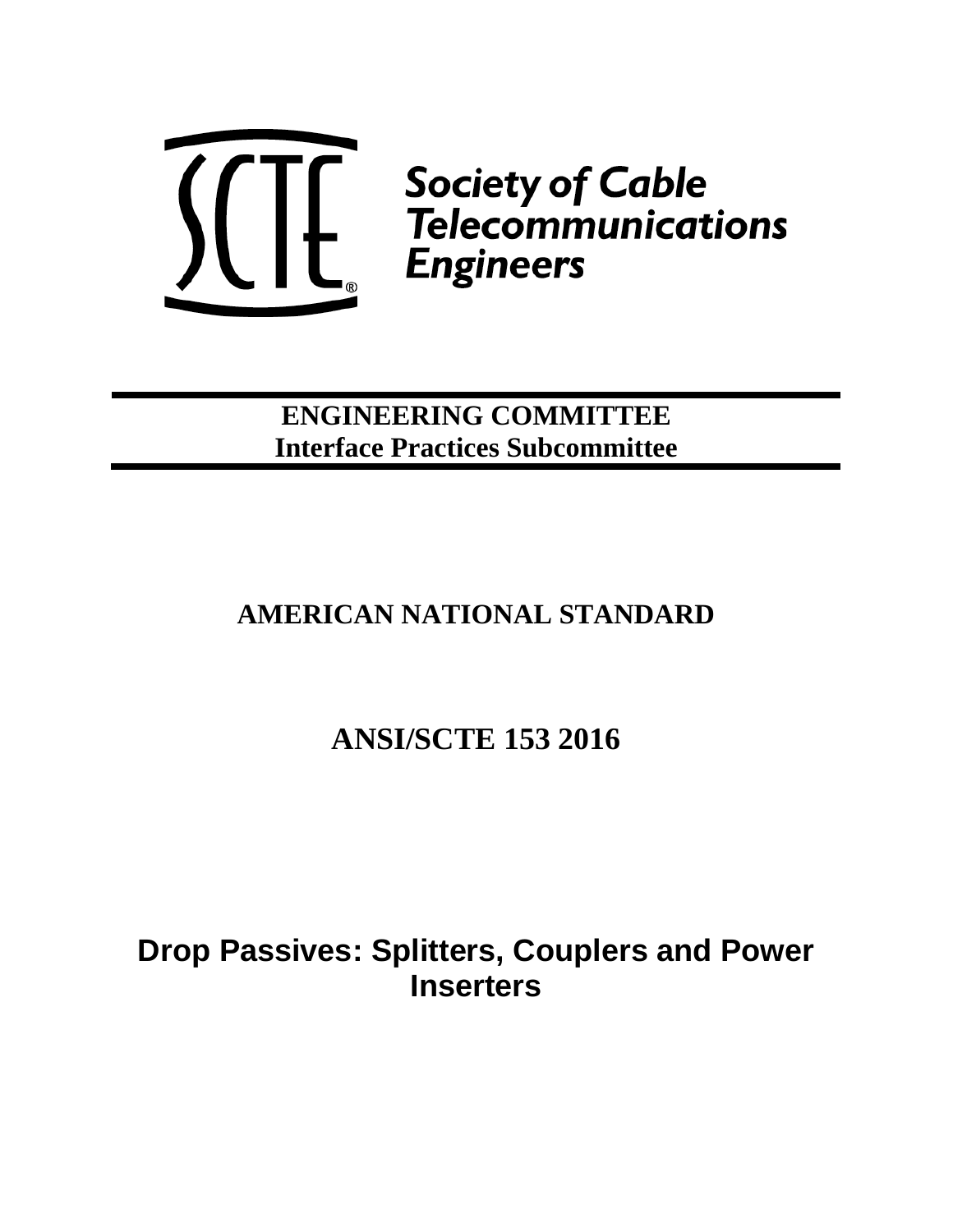# **NOTICE**

<span id="page-1-0"></span>The Society of Cable Telecommunications Engineers (SCTE) Standards and Operational Practices (hereafter called "documents") are intended to serve the public interest by providing specifications, test methods and procedures that promote uniformity of product, interchangeability, best practices and ultimately the long term reliability of broadband communications facilities. These documents shall not in any way preclude any member or non-member of SCTE from manufacturing or selling products not conforming to such documents, nor shall the existence of such standards preclude their voluntary use by those other than SCTE members.

SCTE assumes no obligations or liability whatsoever to any party who may adopt the documents. Such adopting party assumes all risks associated with adoption of these documents, and accepts full responsibility for any damage and/or claims arising from the adoption of such documents.

Attention is called to the possibility that implementation of this document may require the use of subject matter covered by patent rights. By publication of this document, no position is taken with respect to the existence or validity of any patent rights in connection therewith. SCTE shall not be responsible for identifying patents for which a license may be required or for conducting inquiries into the legal validity or scope of those patents that are brought to its attention.

Patent holders who believe that they hold patents which are essential to the implementation of this document have been requested to provide information about those patents and any related licensing terms and conditions. Any such declarations made before or after publication of this document are available on the SCTE web site at [http://www.scte.org.](http://www.scte.org/)

All Rights Reserved

© Society of Cable Telecommunications Engineers, Inc. 2016 140 Philips Road Exton, PA 19341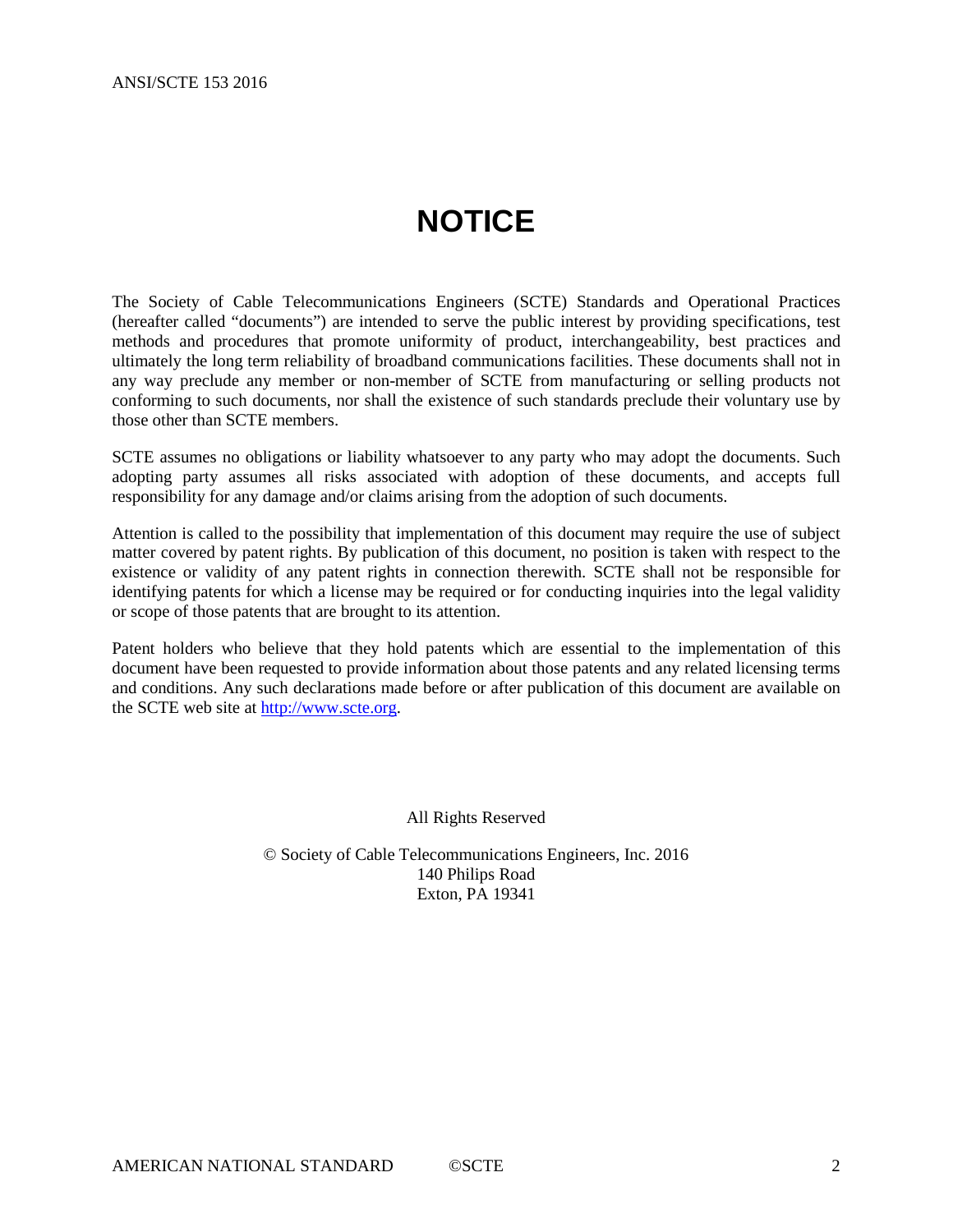| <b>Table of Contents</b> |  |  |  |  |
|--------------------------|--|--|--|--|
|--------------------------|--|--|--|--|

<span id="page-2-0"></span>

| <b>Title</b>   |  | <b>Page Number</b> |
|----------------|--|--------------------|
| <b>NOTICE</b>  |  | 2                  |
|                |  |                    |
|                |  |                    |
|                |  |                    |
|                |  |                    |
|                |  | $\overline{4}$     |
|                |  |                    |
|                |  | 5                  |
|                |  | 5                  |
| 3.             |  | 5                  |
|                |  | 5                  |
|                |  | 5                  |
|                |  | 5                  |
|                |  | 6                  |
| $\mathbf{4}$ . |  |                    |
| 5.             |  | 8                  |

## **List of Figures**

| <b>Title</b>                                                    | <b>Page Number</b> |
|-----------------------------------------------------------------|--------------------|
| Figure 1 - Orthogonal Mounting of Device on 0.500" Hole Pattern |                    |
| Figure 2 - Example of Conforming Labeling                       |                    |

## **List of Tables**

| Title                                    | Page Number |
|------------------------------------------|-------------|
| Table 1 - Allowable Insertion Loss       |             |
| Table 2 - Minimum Port to Port Isolation |             |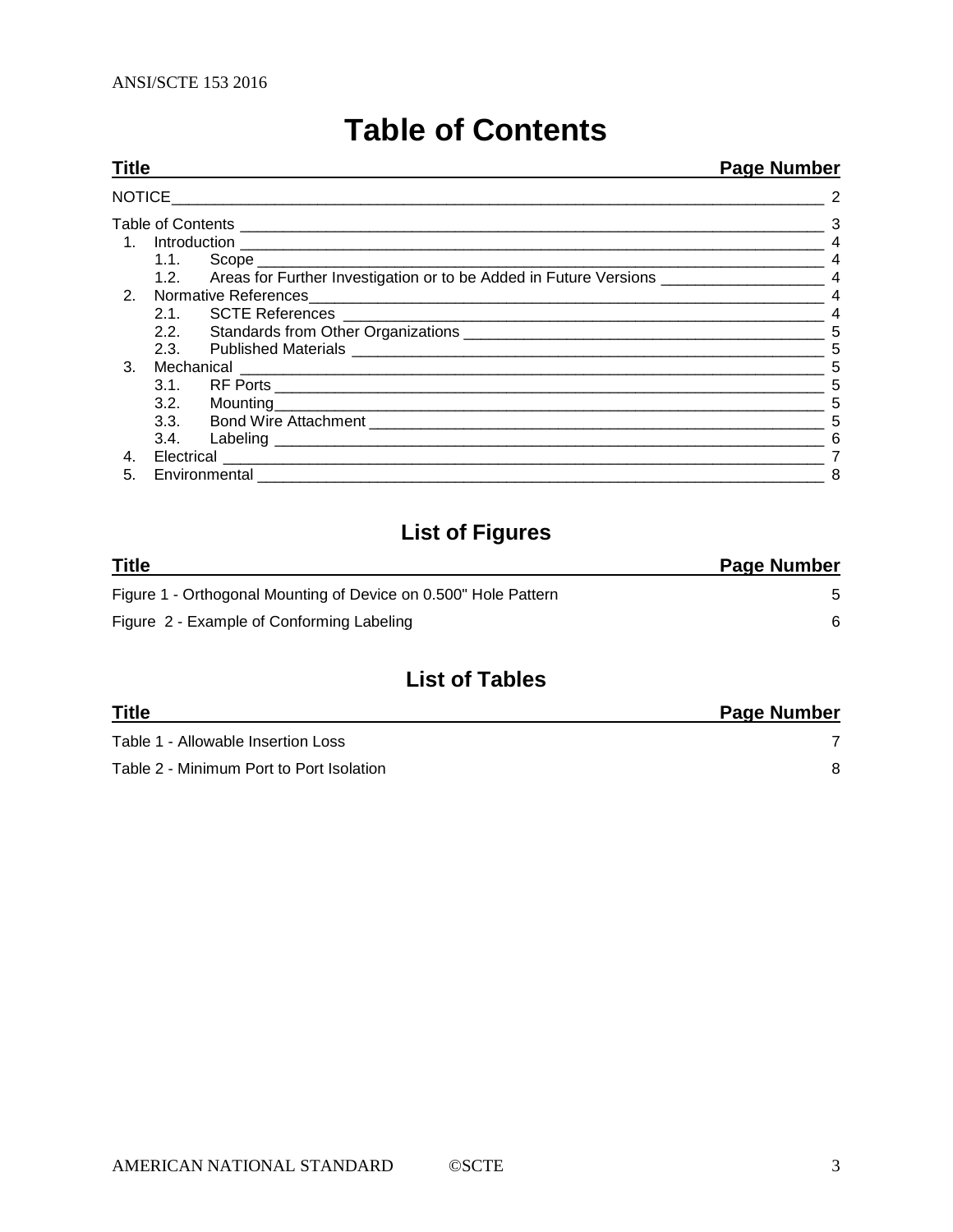## <span id="page-3-0"></span>**1. Introduction**

## <span id="page-3-1"></span>**1.1. Scope**

The purpose of this document is to recommend mechanical, environmental and electrical standards for broadband radio frequency (RF) devices whose primary purpose is to divide signals presented to an input port among two or more output ports with a fixed division ratio that is nominally independent of frequency within the specified bandwidth limits of the device. Alternately, such devices can be used to combine signals from several input ports into a common output port. Its scope is limited to 75-ohm devices whose ports are provided with type F connectors. The most common use for such devices is onpremises RF signal distribution.

Products covered by this specification include signal splitters (2, 3, 4, and 8-way), directional couplers, combined splitter/directional couplers and power inserters.

Devices meeting all electrical, mechanical and environmental specifications are specified as meeting the requirements of this specification. Those meeting electrical and mechanical, but not environmental requirements are designated as "Indoor Use Only" and the products must be marked as specified herein to guide users in their appropriate application.

The specification is not intended to apply to specialty devices, nor is it intended to limit or restrict any manufacturer's innovation and improvement.

### <span id="page-3-2"></span>**1.2. Areas for Further Investigation or to be Added in Future Versions**

This document provides specifications or procedures for frequencies up to 1002 MHz. DOCSIS 3.1 specifications include operation at frequencies up to 1218 MHz, and optionally, to 1794 MHz. Specifications or procedures for those higher frequencies should be considered in a future revision of this document.

## <span id="page-3-3"></span>**2. Normative References**

The following documents contain provisions, which, through reference in this text, constitute provisions of this document. At the time of Subcommittee approval, the editions indicated were valid. All documents are subject to revision; and while parties to any agreement based on this document are encouraged to investigate the possibility of applying the most recent editions of the documents listed below, they are reminded that newer editions of those documents might not be compatible with the referenced version.

### <span id="page-3-4"></span>**2.1. SCTE References**

- 1. ANSI/SCTE 01 2015: "F" Port (Female Outdoor) Physical Dimensions.
- 2. ANSI/SCTE 02 2015: "F" Port (Female Indoor) Physical Dimensions.
- 3. ANSI/SCTE 48-1 2015: Test Method for Measuring Shielding Effectiveness of Passive and Active Devices Using a GTEM Cell
- 4. ANSI/SCTE 81 2012: Surge Withstand Test Procedure
- 5. ANSI/SCTE 129 2007 SCTE Standard for Bonding Blocks (Without Surge protection)
- 6. ANSI/SCTE 143 2013: Test Method for Salt Spray
- 7. ANSI/SCTE 144 2012: Test Procedure for Transmission and Reflection
- 8. ANSI/SCTE 145 2015: Second Harmonic Testing Using a Single Carrier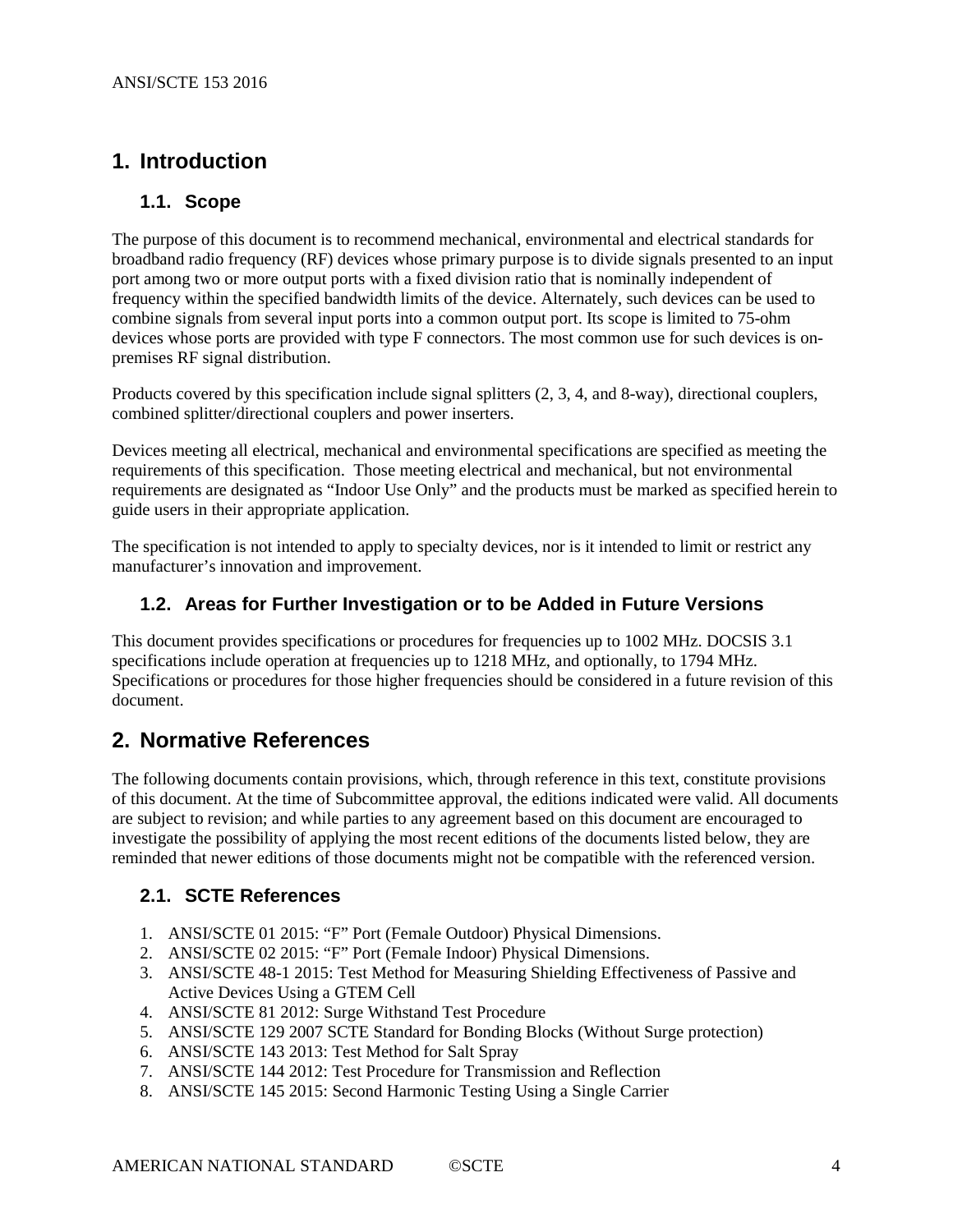### <span id="page-4-0"></span>**2.2. Standards from Other Organizations**

9. IEEE C62.41-1991: "IEEE Recommended Practice for Surge Voltages in Low Voltage AC Power Circuits"

### <span id="page-4-1"></span>**2.3. Published Materials**

10. No normative published references are applicable.

## <span id="page-4-2"></span>**3. Mechanical**

## <span id="page-4-3"></span>**3.1. RF Ports**

- 1. RF ports on devices intended for indoor applications must conform to the requirements of ANSI/SCTE 02 2015.
- 2. RF ports on devices intended to be rated for outdoor use must conform to the requirements of ANSI/SCTE 01 2015.
- 3. Where more than one connector exits from a common surface of the device, connectors will be spaced a minimum of 0.925" apart, center-to-center.

## <span id="page-4-4"></span>**3.2. Mounting**

Mounting holes or slots may be located at the manufacturers preferred locations provided that they meet the requirements of 2.2.1 and 2.2.2 herein.

- 1. Mounting holes or slots shall be of such size and location as to allow orthogonal mounting of the device on a hole pattern grid of  $0.500''$  by  $0.500''$  (12.7 mm x 12.7 mm), capable of employing standard #6 (M3.5) hardware. (Figure 1)
- 2. Mounting holes, slots or bonding points shall be located as to not interfere with open-end wrench access to the F ports.



### **Figure 1 - Orthogonal Mounting of Device on 0.500" Hole Pattern**

### <span id="page-4-6"></span><span id="page-4-5"></span>**3.3. Bond Wire Attachment**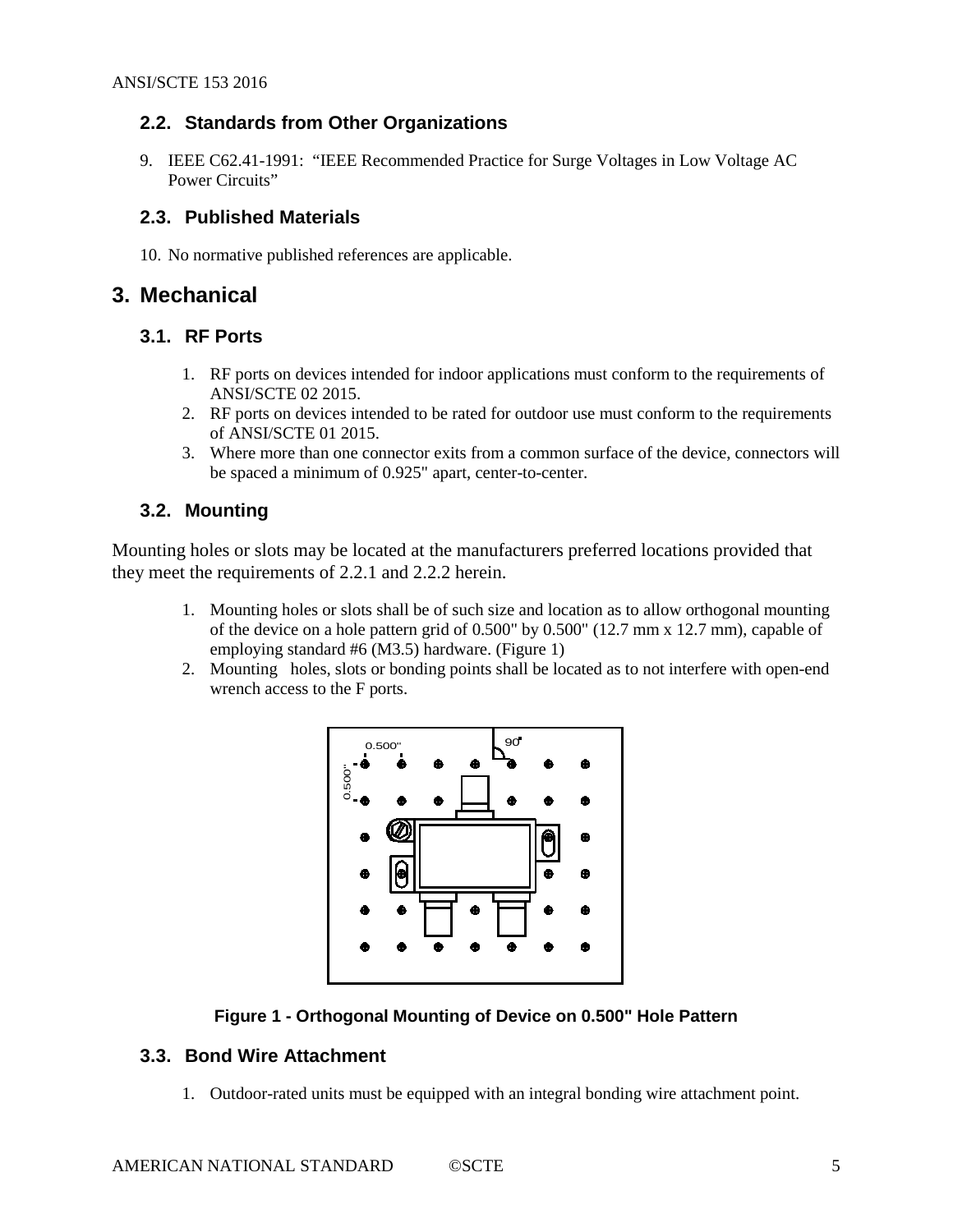2. Integral bonding wire point must conform to the requirements of ANSI/SCTE 129 2007, Section 2.3

## <span id="page-5-0"></span>**3.4. Labeling**

Each port of the device must be labeled. Designations must be in accordance with the following:

1. The common port may be labeled "COMMON", "IN" or "INPUT" at the manufacturer's option.



**Figure 2 - Example of Conforming Labeling**

- <span id="page-5-1"></span>2. In the case of splitters, each of the splitter output ports may be labeled "OUT" or "OUTPUT" and may include a port number at the manufacturers option. Each port must also indicate the nominal loss from the input to that port in the form "-n dB" where n is the nominal loss. The "Nominal Loss" is the manufacturer's specified highest rated frequency loss rounded up to the next 0.5 dB.
- 3. In the case of directional couplers, the port receiving the greatest percentage of the input signal may be labeled "THRU", "THROUGH", "OUT", "OUTPUT" or other clearly understood term, at the manufacturers option. The port receiving the lower percentage of the input signal shall be labeled "TAP" and must also be labeled with the nominal loss from the input in the form "-n dB", where "n" is the nominal loss in dB.
- 4. In the case of Power Inserters, the Power port may be labeled as "DC", "AC" or "PWR". The port with RF only should be labeled "RF" or "TV", and the port with power and RF should be labeled "RF + PWR", "AC", or other clearly understood term, at the manufacturers option. Maximum voltage must also be stated.
- 5. So long as the function of each port is clear and the loss from the input to each output port is clear, manufacturers may use any labeling layout they choose. See Figure 2 for an example of conforming labeling.
- 6. All labels must incorporate the manufacturers model number and rated bandwidth of the device.
- 7. Devices which do not meet the environmental criteria as specified in section 4.2 shall be labeled "For Indoor Use Only".
- 8. Labeling shall be designed to be legible for a period of at least 10 years under typical environmental exposure and handling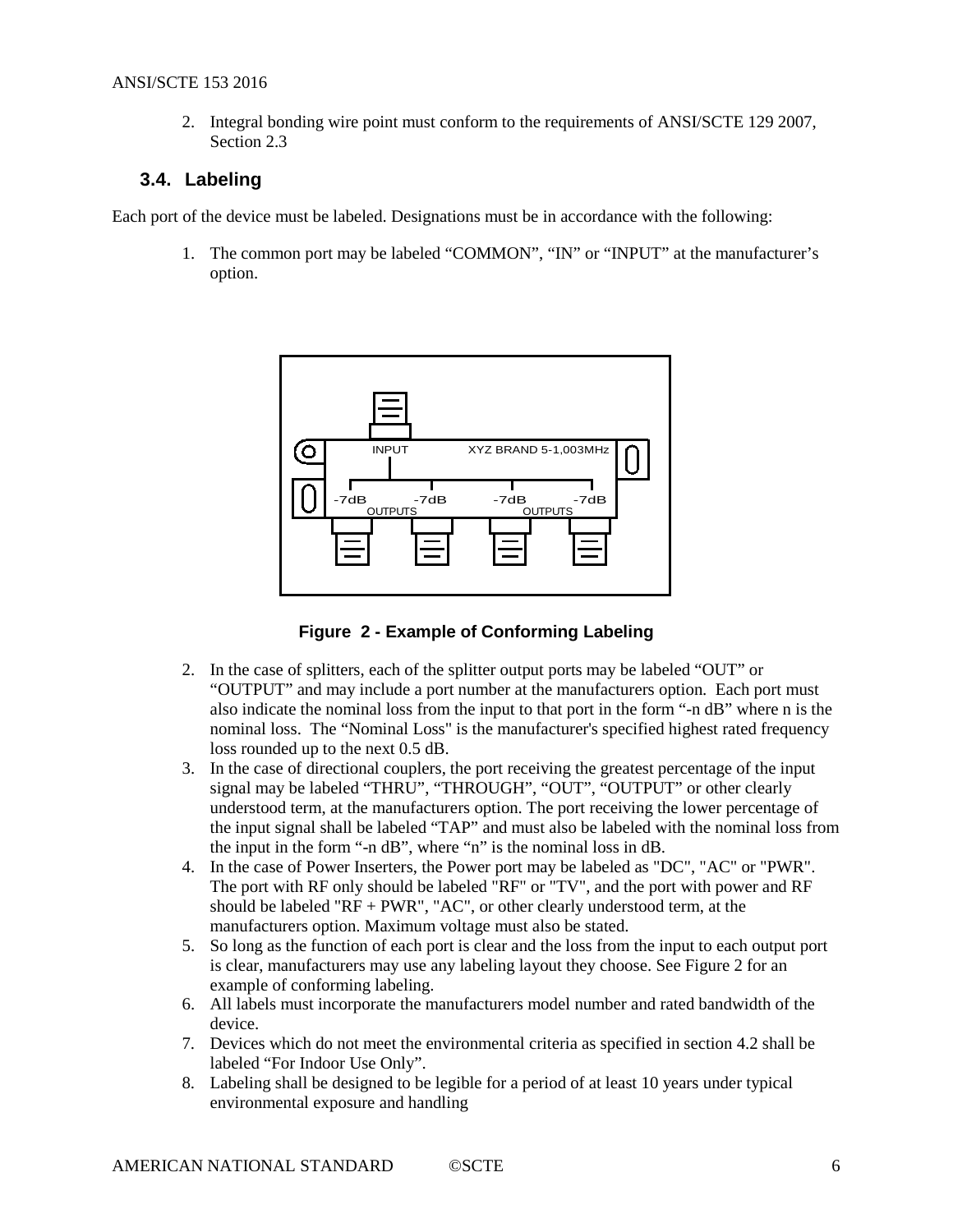## <span id="page-6-0"></span>**4. Electrical**

1. Bandwidth

All devices shall be designed to operate over a bandwidth of at least 5 MHz to 1002 MHz.

2. Passband Response

The Passband response measured from the input port to any output port shall not exceed  $\pm 0.5$  dB relative to the slope loss of the device as measured and defined in ANSI/SCTE 144 2012.

3. Insertion Loss

<span id="page-6-1"></span>The insertion loss of the device, measured from the input port to the designated output port, with all other ports terminated, shall not exceed the values specified in Table 1. All measurements shall be made using the methods specified in ANSI/SCTE 144 2012:

| <b>TABLE 1</b>          | <b>INSERTION</b><br><b>LOSS FROM</b> | <b>LOSS (dB)/FREQUENCY (MHz)</b> |                       |                       |
|-------------------------|--------------------------------------|----------------------------------|-----------------------|-----------------------|
| <b>DEVICE</b>           | <b>INPUT PORT</b><br>TO:             | $5 - 400$                        | 400-600               | 600-1,002             |
| <b>2-WAY SPLITTER</b>   | <b>ANY OUTPUT</b>                    | $\overline{\leq}3.6$             | $\overline{\leq 4.0}$ | $\leq 4.4$            |
|                         |                                      |                                  |                       |                       |
| <b>3-WAY BALANCED</b>   | <b>ANY OUTPUT</b>                    | $\leq 6.1$                       | $\overline{\leq}6.5$  | $\overline{57.0}$     |
|                         |                                      |                                  |                       |                       |
| <b>3-WAY UNBALANCED</b> | <b>HI OUTPUT</b>                     | ≤3.6                             | $≤4.0$                | $\leq 4.4$            |
|                         | <b>LOW OUTPUTS</b>                   | $\leq 7.2$                       | $≤7.8$                | $≤8.8$                |
|                         |                                      |                                  |                       |                       |
| <b>4-WAY SPLITTER</b>   | <b>ANY OUTPUT</b>                    | $\overline{57.2}$                | $\overline{\leq}7.8$  | ≤8.8                  |
| <b>8-WAY SPLITTER</b>   | <b>ANY OUTPUT</b>                    | ≤11.0                            | ≤12.0                 | $\overline{\leq}13.2$ |
|                         |                                      |                                  |                       |                       |
| <b>16-WAY SPLITTER</b>  | <b>ANY OUTPUT</b>                    | $≤15.0$                          | $≤16.0$               | 517.6                 |
|                         |                                      |                                  |                       |                       |
| <b>6dB COUPLER</b>      | <b>THROUGH</b>                       | ≤1.8                             | $\overline{\leq}2.2$  | $\overline{\leq}2.8$  |
|                         | <b>TAP</b>                           |                                  | $6.0 + 1$             |                       |
| 9dB COUPLER             | <b>THROUGH</b>                       | $\leq 1.4$                       | $≤1.8$                | $\leq 2.1$            |
|                         | <b>TAP</b>                           |                                  | $9.0 + 1$             |                       |
| <b>12dB COUPLER</b>     | <b>THROUGH</b>                       | $≤1.0$                           | $\overline{\leq 1.2}$ | $\overline{\leq 1.7}$ |
|                         | <b>TAP</b>                           |                                  | $12.0 + 1$            |                       |
| <b>16dB COUPLER</b>     | <b>THROUGH</b>                       | $\overline{\leq}0.8$             | $\overline{\leq}0.9$  | $\overline{\leq}1.5$  |
|                         | <b>TAP</b>                           |                                  | $16.0 + 1$            |                       |
| 20dB COUPLER            | <b>THROUGH</b>                       | ≤0.8                             | ≤0.9                  | $\overline{\leq 1.4}$ |
|                         | <b>TAP</b>                           |                                  | $20.0 + 1$            |                       |
| 24dB COUPLER            | <b>THROUGH</b>                       | ≤0.7                             | $≤0.8$                | $\overline{\leq}1.2$  |
|                         | <b>TAP</b>                           |                                  | $24.0 + 1$            |                       |
| 27dB COUPLER            | <b>THROUGH</b>                       | $≤0.7$                           | ≤0.8                  | $\overline{\leq 1.2}$ |
|                         | <b>TAP</b>                           |                                  | $27.0 + 1$            |                       |
| <b>30dB COUPLER</b>     | <b>THROUGH</b>                       | $\overline{\leq}0.7$             | ≤0.8                  | $\overline{\leq}1.2$  |
|                         | <b>TAP</b>                           |                                  | $30.0 + 1$            |                       |
| <b>POWER INSERTER</b>   | <b>OUTPUT</b>                        | $\overline{\leq}0.7$             | $\overline{\leq}0.8$  | $\leq 1.2$            |

#### **Table 1 - Allowable Insertion Loss**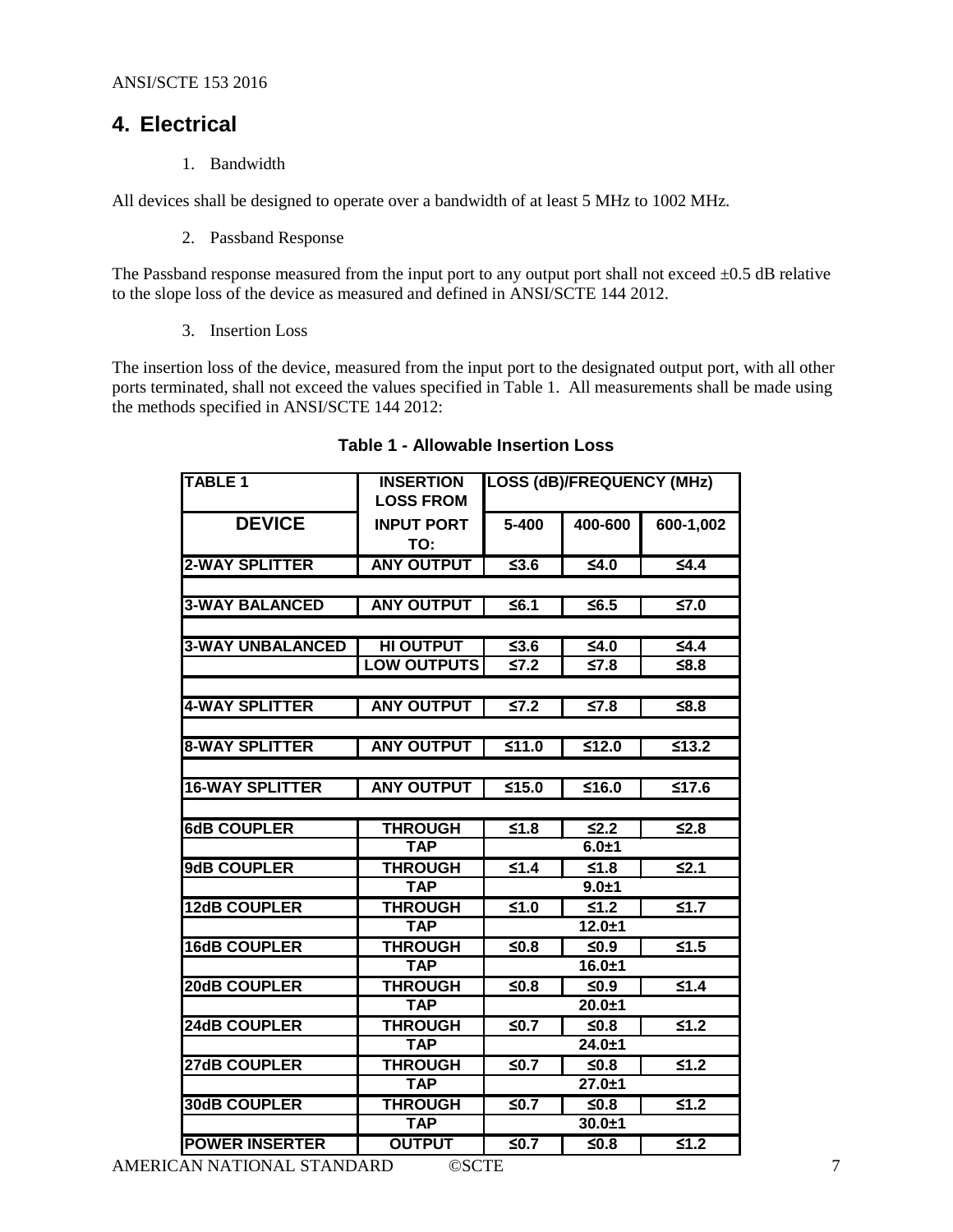4. Return Loss

The return loss, as measured at any RF port, with all other ports terminated, shall be a minimum of 18 dB. All measurements shall be made in accordance with the procedures outlined in ANSI/SCTE 144 2012.

5. Isolation

<span id="page-7-1"></span>The isolation between any two RF output ports, with all other ports terminated, shall be as defined in Table 2. Measurements shall be made using the procedures specified in ANSI/SCTE 144 2012.

| ITABLE 2                        | <b>MINIMUM OUTPUT PORT TO OUTPUT PORT ISOLATION</b> |                  |             |                        |
|---------------------------------|-----------------------------------------------------|------------------|-------------|------------------------|
| <b>DEVICE</b>                   |                                                     | 5-10MHz 10-65MHz |             | 65-870MHz 870-1,002MHz |
| <b>SPLITTERS/COUPLERS (ALL)</b> | $\geq$ 22dB                                         | $\geq$ 30dB      | $\geq$ 26dB | $\geq$ 23dB            |

- **Table 2 - Minimum Port to Port Isolation**
- 6. Shielding Effectiveness

The shielding effectiveness of components when measured in accordance with ANSI/SCTE 48-1 2015 shall be a minimum of 100 dB.

- Power Inserters will be tested with associated power supply connected, and shielding measured along the power carrying cable and the power supply.
	- 7. Surge Withstand

The surge withstand of components when measured in accordance with ANSI/SCTE 81 2012 shall be at minimum compliant with IEEE C62.41-1991 Category A3, Ring Wave 6KV at the F Ports. Power Inserter and associated power supply shall be connected together and subjected to IEEE C62.41-1991 Category B3, Combination Wave 6KV applied to the Mains plug.

8. Intermodulation Distortion

The Intermodulation Distortion of the device must be better than –95 dB relative to the injected signal when tested in accordance with SCTE 145 2013. Intermodulation Tests shall be performed immediately after Surge Withstand Test in order to test for any Ferrite Magnetization detrimental effects.

## <span id="page-7-0"></span>**5. Environmental**

1. Applicability

The following requirements apply for all devices. Devices which do not meet the requirement in section 4.2 shall be labeled "For Indoor Use Only".

2. Salt Spray

The device must meet all performance requirement as outlined in section 4, after a minimum of 1000 hours of salt spray when tested in accordance with ANSI/SCTE 143 2013. The device must exhibit corrosion penetration of less than 50% metal thickness, and show no evidence of internal damage. F Ports shall be appropriately sealed during testing to prevent salt water compound entry via the ports.